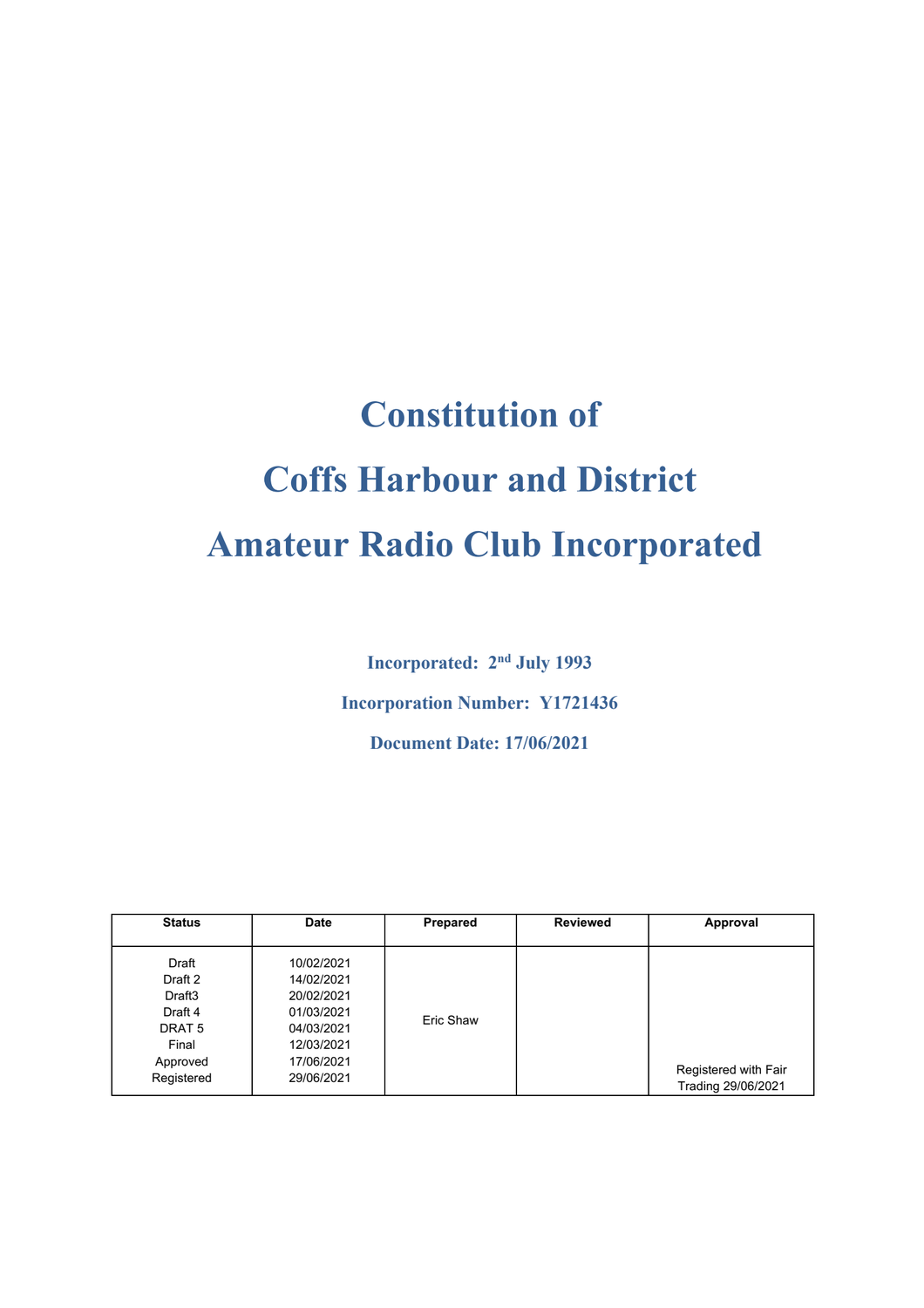#### **Table of Contents**

| <b>PART 1 –</b>                                        |                         |
|--------------------------------------------------------|-------------------------|
| <b>PRELIMINARY</b>                                     | $\overline{\mathbf{4}}$ |
| 1. DEFINITIONS.                                        | $\overline{\mathbf{4}}$ |
| PART <sub>2</sub> -                                    |                         |
| <b>MEMBERSHIP.</b>                                     | 4                       |
| 2. MEMBERSHIP QUALIFICATIONS.                          | $\overline{\mathbf{4}}$ |
| 3. MEMBERSHIP APPLICATION.                             | 5                       |
| <b>4. MEMBERSHIP RENEWAL.</b>                          |                         |
| <b>5. CESSATION OF MEMBERSHIP.</b>                     | $\frac{5}{5}$           |
| <b>6. MEMBERSHIP ENTITLEMENTS ARE NOT TRANSFERABLE</b> |                         |
| <b>7. RESIGNATION OF MEMBERSHIP.</b>                   | 6                       |
| <b>8. REGISTER OF MEMBERS.</b>                         | 6                       |
| 9. FEES AND SUBSCRIPTIONS.                             | 6                       |
| <b>10. MEMBERS' LIABILITIES.</b>                       | 6                       |
| <b>11. RESOLUTION OF INTERNAL DISPUTES.</b>            | $\overline{7}$          |
| <b>12. DISCIPLINING OF MEMBERS.</b>                    | $\overline{7}$          |
| <b>13. RIGHT OF APPEAL OF DISCIPLINED MEMBER.</b>      | 8                       |
| <b>PART 3 –</b>                                        |                         |
| THE COMMITTEE.                                         | 8                       |
| <b>14. POWERS OF THE COMMITTEE.</b>                    | 8                       |
| 15. CONSTITUTION AND MEMBERSHIP OF THE COMMITTEE.      | 8                       |
| <b>16. ELECTION OF MEMBERS TO THE COMMITTEE</b>        | 9                       |
| 17. SECRETARY.                                         | 10                      |
| <b>18. TREASURER.</b>                                  | 10                      |
| <b>19. CASUAL VACANCIES ON THE COMMITTEE</b>           | 10                      |
| <b>20. REMOVAL OF COMMITTEE MEMBER.</b>                | 10                      |
| 21. MEETINGS AND QUORUM OF THE COMMITTEE.              | 11                      |
| <b>22. DELEGATION BY COMMITTEE TO SUB-COMMITTEE</b>    | 11                      |
| 23. VOTING AND DECISIONS OF THE COMMITTEE              | 12                      |

#### **PART 4 –**

| <b>MEETINGS OF THE ASSOCIATION</b>                        |    |
|-----------------------------------------------------------|----|
| 24. GENERAL MEETINGS – CALLING AND HOLDING OF.            | 12 |
| 25. ANNUAL GENERAL MEETING – HOLDING OF.                  | 12 |
| 26. ANNUAL GENERAL MEETINGS – CALLING OF AND BUSINESS AT. | 12 |
| 27. SPECIAL GENERAL MEETINGS – CALLING OF.                | 13 |
| 28. NOTICE OF MEETINGS.                                   |    |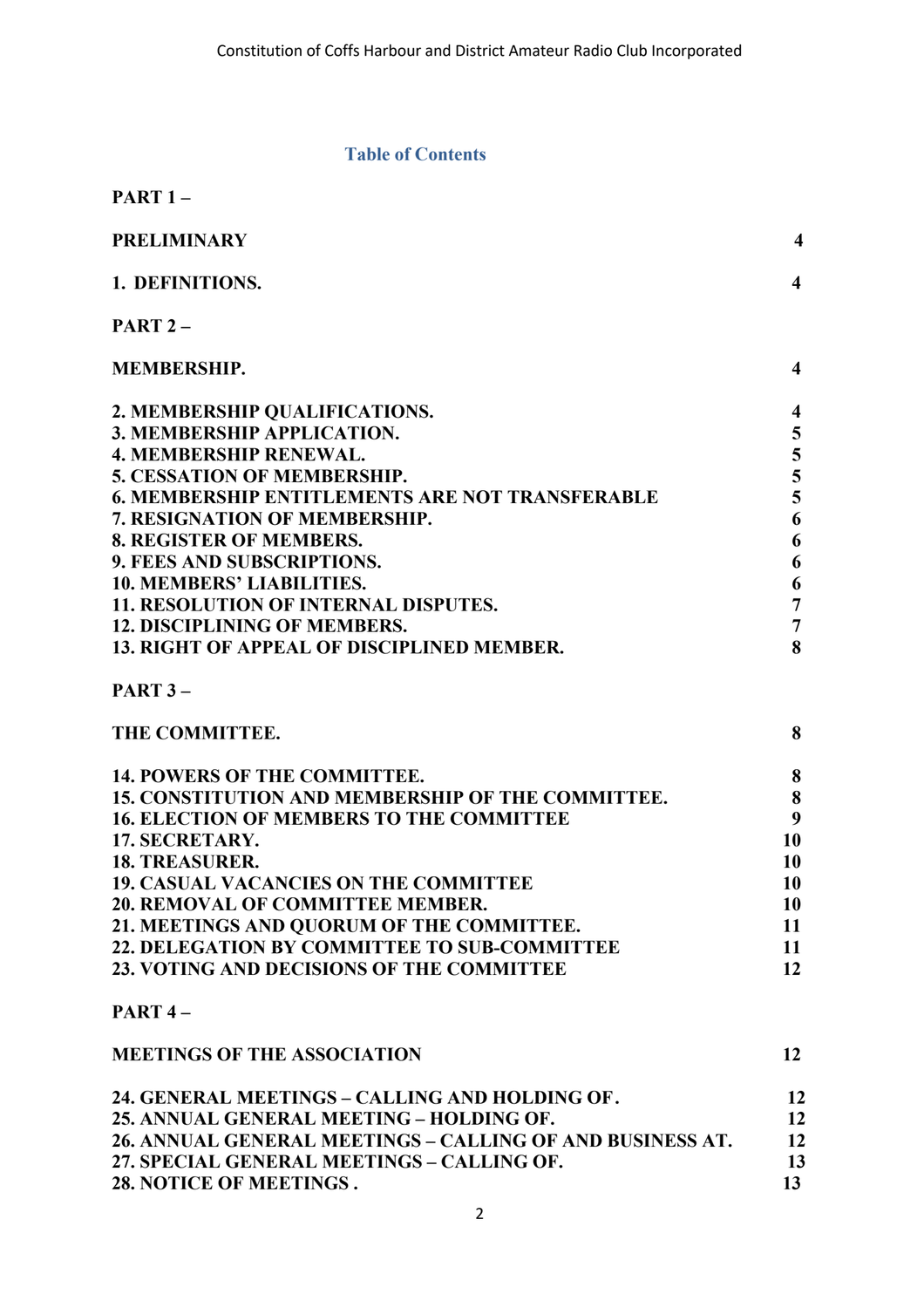| 29. QUORUM FOR MEETINGS.                                          | 14               |
|-------------------------------------------------------------------|------------------|
| 30. PRESIDING MEMBER.                                             | 14               |
| 31. ADJOURNMENT.                                                  | 14               |
| 32. MAKING OF DECISIONS AT ALL MEETINGS.                          | 14               |
| 33. SPECIAL RESOLUTION.                                           | 15 <sup>15</sup> |
| 34. VOTING AT MEETINGS.                                           | 15               |
| 35. PROXY VOTING PERMITTED.                                       | 15               |
| <b>PART <math>5-</math></b>                                       |                  |
| <b>MISCELLANEOUS.</b>                                             | 15               |
| 36. INSURANCE.                                                    | 15               |
| 37. FUNDS – SOURCE.                                               | 15               |
| 38. FUNDS – MANAGEMENT.                                           | 16               |
| 39. ALTERATION OF OBJECTS AND CONSTITUTION.                       | 16               |
| <b>40. CUSTODY OF BOOKS.</b>                                      | 16               |
| <b>41. INSPECTION OF BOOKS.</b>                                   | 16               |
| <b>42 SERVICE OF NOTICES.</b>                                     | 16               |
| <b>43. POSTAL VOTING NOT PERMITTED.</b>                           | 17               |
| <b>44. STATEMENT OF ASSOCIATION OBJECTS.</b>                      | 17               |
| <b>45. DISTRIBUTION OF PROPERTY ON WINDING UP OF ASSOCIATION.</b> | 17               |
| <b>46. ASSOCIATION IS NON-PROFIT.</b>                             | 17               |
| 47. FINANCIAL YEAR.                                               | 17               |
| <b>48. PRECEDENCE.</b>                                            | 18               |

#### **APPENDIX:**

| <b>MEMBERSHIP APPLICATION/RENEWAL FORM APPENDIX 1</b> | 19 |
|-------------------------------------------------------|----|
| <b>NOMINATION FORM APPENDIX 2</b>                     | 20 |
| <b>FORM OF APPOINTMENT OF A PROXY APPENDIX 3</b>      |    |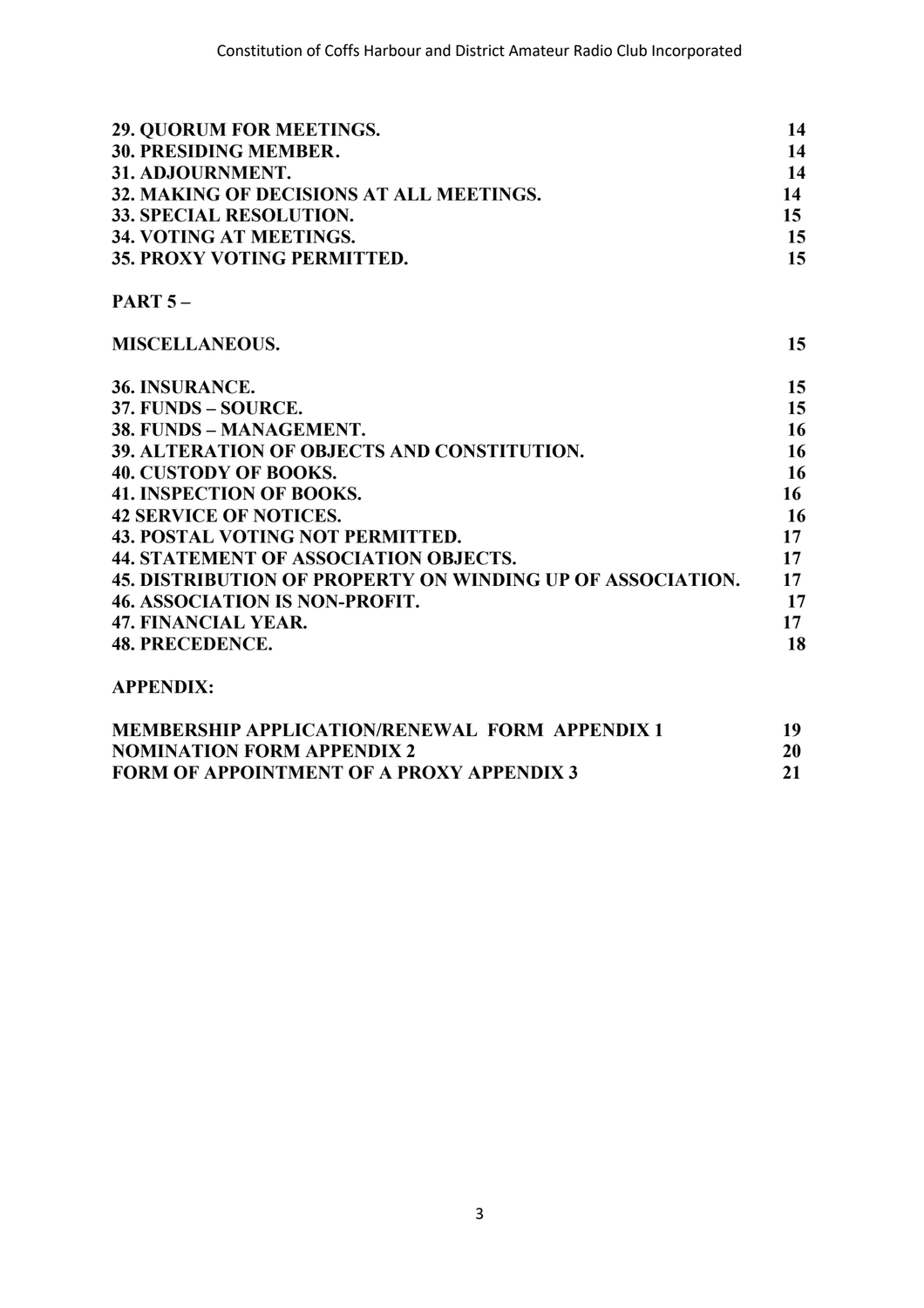#### **PART 1 – PRELIMINARY**

#### **1. Definitions.**

1.1 In these rules:

**Commissioner means** - the **Commissioner** of the Office of Fair Trading.

**Association means** – Coffs Harbour and District Amateur Radio Club Incorporated. **Committee member means** - a member who has been elected to the committee in accordance with clauses 15.4 and 16.

**Ordinary committee member means** - a committee member, who is not an office- bearer of the association, as referred to in clause 15.2

#### **Secretary means -**

(a) the person holding office under these rules as secretary of the association, or (b) if no such person holds that office – the public officer of the Association.

**Annual General Meeting means –** a meeting of the association held once annually to receive annual reports, elect a new Committee and such other business as indicated under clause 26.2

**General Meeting means –** a normal meeting of the association, usually held quarterly **Special General Meeting means** – a general meeting of the Association other than an annual general meeting called to consider special items of business such as changes to the Constitution or other business as prescribed under rule 27.

**The Act means** – the Associations Incorporation Act 2009.

**The Regulation means** – the Associations Incorporation Regulation 2016.

1.2 In these rules:

(a) a reference to a function includes a reference to a power, authority and duty, and

(b) a reference to the exercise of a function includes, if the function is a duty, a reference to the performance of the duty.

1.3 The provisions of the *Interpretation Act 1987* apply to and in respect of these rules in the same manner as those provisions would so apply if these rules were an instrument made under the Act.

#### **PART 2 – MEMBERSHIP.**

#### **2. Membership qualifications.**

2.1 A person is qualified to be a member of the association if, but only if:

(a) the person is a natural person and

(b) who has applied for membership of the association as provided by rule 3, and

(c) who has been approved for membership of the association at a committee meeting of the association.

2.2 The committee may recommend to a general meeting of the association that suitable persons be appointed Honorary Members. Such Honorary Members shall not pay subscription nor be entitled to vote at any meeting.

2.3 Members may, by resolution at an annual general meeting, confer Life Membership on any member for meritorious service to the association, such life member shall be entitled to all rights and responsibilities of membership of the association but shall not be liable to pay any subscriptions or levies.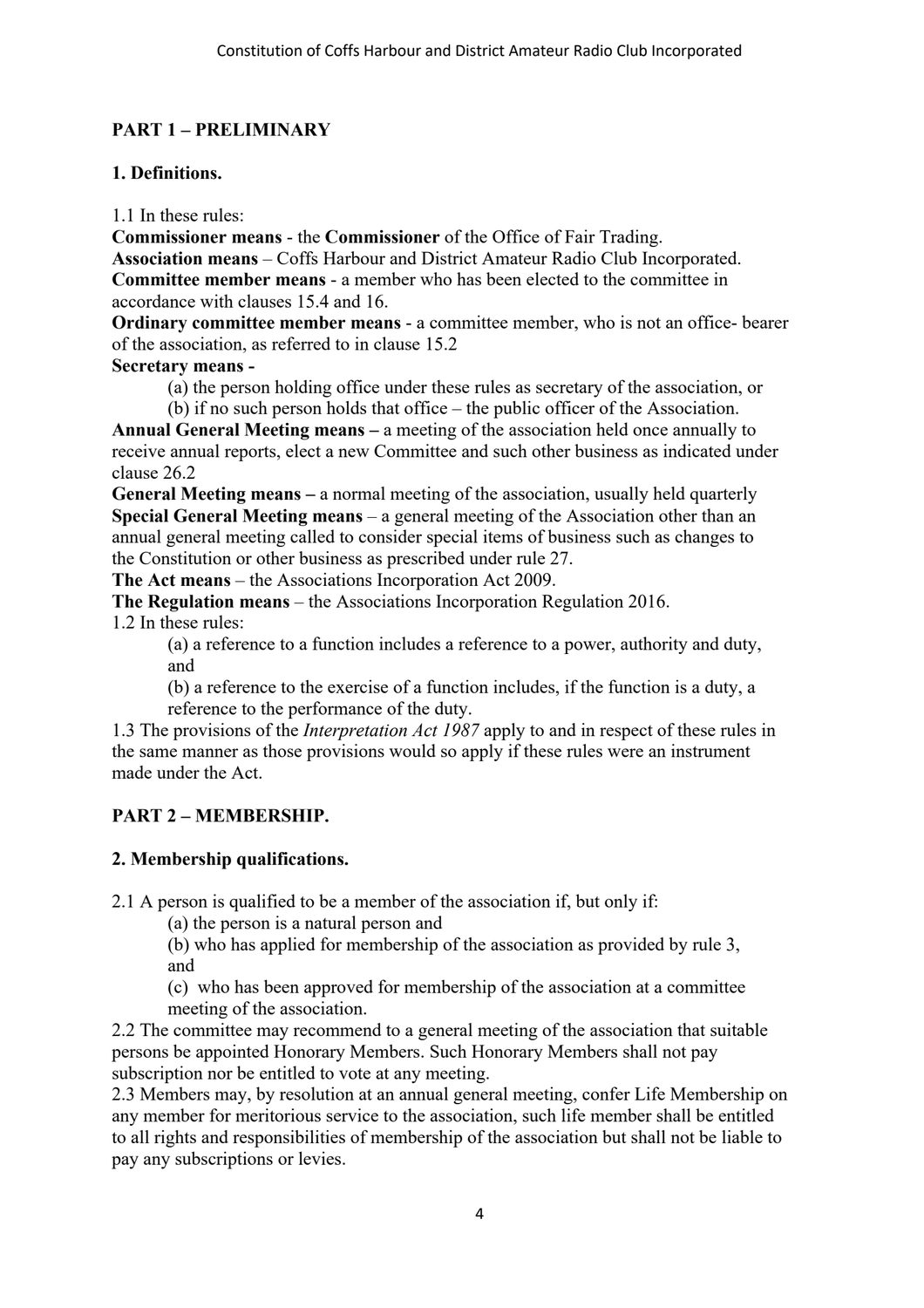2.4 A person may, with approval of the committee, be admitted as an Associate Member of the association on payment of a fee determined by the committee from time to time. An Associate Member has no voting rights

#### . **3. Membership application.**

3.1 Application for membership with the association must be in writing and lodged with the secretary of the association.

3.2 The application for membership shall be made on the prescribed form. See appendix 1 for the Application for Membership Application/Renewal Form.

3.3 Upon receiving an application for membership, the secretary must refer the application to the next committee and association meetings for determination. 3.4 As soon as practicable after that determination is made, the secretary must:

(a) notify the applicant in writing of the determination, and

(b) if the application is approved, request the applicant to pay, within the period of 28 days of the date of notification, all fees as determined by the committee to be appropriate.

3.5 The secretary must, on payment by the applicant of the amounts determined in accordance with sub-clause 3.4 (b) and within the period referred to in that provision, enter, or cause to be entered, the applicant's name and other required details, in the register of members. On the name being so entered, the applicant becomes a member of the association.

#### **4. Membership renewal.**

4.1 Membership renewal with the association must be in writing and lodged with the treasurer of the association or as directed by the Committee.

4.2 The Membership renewal shall be made on the prescribed form. See appendix 1 for the Application for Membership Form.

4.3 Where a member has not paid, or renewed, his/her fees and/or levies within one (1) month of the due date, the member shall be deemed unfinancial and will not have any of the rights and privileges of membership.

#### **5. Cessation of membership.**

A person ceases to be a member of the association if the person:

- (a) dies or,
- (b) resigns membership,
- (c) or is expelled from the association, or
- (d) failed to pay his/her fees or levies within three (3) months of the due date and an entry into the Register of Members shall be made to that effect.

#### **6. Membership entitlements are not transferable.**

A right, privilege or obligation which a person has by reason of being a member of the association:

(a) is not capable of being transferred or transmitted to another person, and

(b) terminates on the cessation of the person's membership.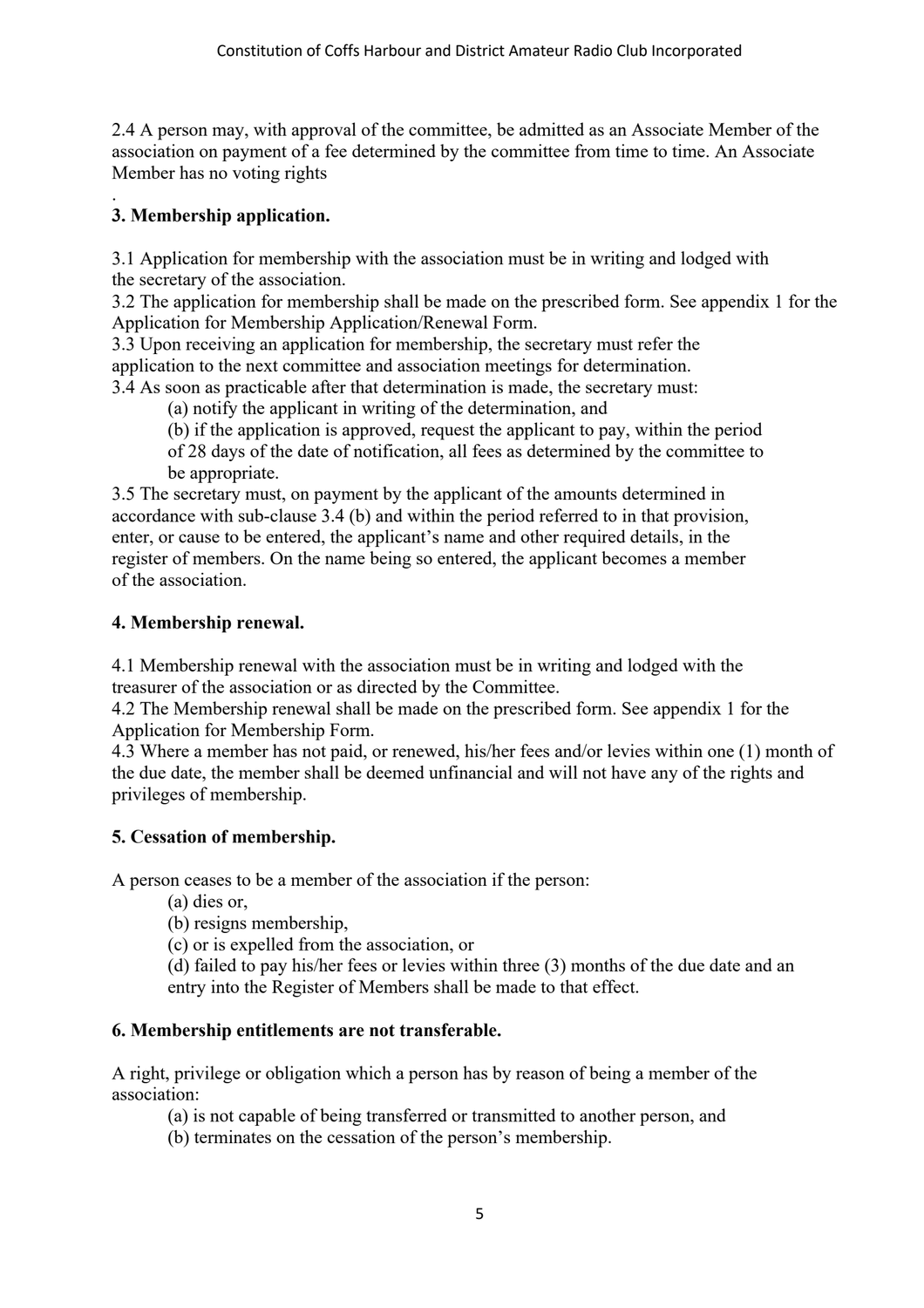#### **7. Resignation of membership.**

7.1 A member of the association is not entitled to resign that membership except in accordance with this rule.

7.2 A member of the association who has paid all amounts payable by the member to the association in respect of the member's membership may resign from membership of the association by giving a written notice of resignation to the secretary.

The resignation takes effect, subject to approval by the Committee, on:

- (a) the date and the time the notice is received by the secretary; or
- (b) if a later date is stated in the notice, the later date.

7.3 If a member of the association ceases to be a member under clause 7.2 and in every other case where a member ceases to hold membership, the secretary must make an appropriate entry in the register of members recording the date on which the member ceased to be a member.

#### **8. Register of members.**

8.1 The secretary of the association must establish and maintain a register of members of the association specifying the name and address of each person who is a member of the association together with the date on which the person became a member.

8.2 The register of members must be kept at the principal place of administration of the association and must be open for inspection, free of charge, by any member of the association at any reasonable hour.

8.3 A member of the association may obtain a copy of any part of the register on payment of a fee of \$1 for each page copied or, if some other amount is determined by the committee, that other amount.

#### **9. Fees and subscriptions.**

9.1 A member of the association must, on admission to membership, pay to the association a joining fee of \$5 or, if some other amount is determined by the committee, that other amount.

9.2 In addition to any amount payable by the member under clause 9.1, a member of the association must pay to the association an annual membership fee of \$30 or, if some other amount is determined by the committee, that other amount.

9.3 The annual membership fee is payable:

(a) except as provided by Sub-clause 9.3 (b), before 1st July in each calendar year, or

(b) if the member becomes a member on or after 1st July in any calendar year – on becoming a member and before 1st July in each succeeding calendar year.

#### **10. Members' liabilities.**

The liability of a member of the association to contribute towards the payment of the debts and liabilities of the association or the costs, charges and expenses of the winding up of the association is limited to the amount, if any, unpaid by the member in respect of membership of the association as required by clause 9.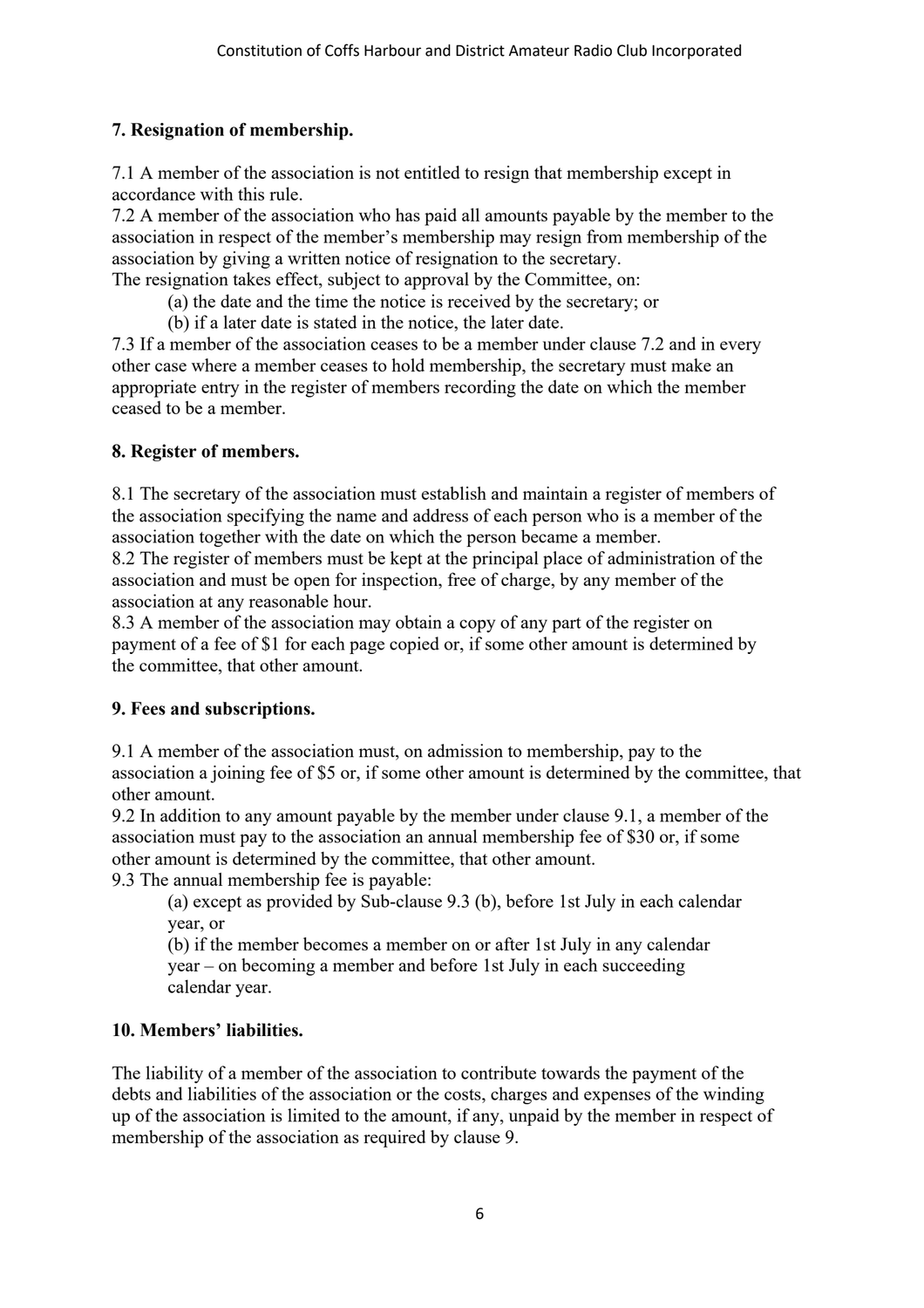#### **11. Resolution of internal disputes.**

11.1 Disputes between members (in their capacity as members) of the association, and disputes between members and the association, are to be referred to a community justice centre for mediation in accordance with the *Community Justice Centres Act 1983.* 11.2 At least 7 days before a mediation session is to commence, the parties are to exchange statements of the issues that are in dispute between them and supply copies to the mediator.

#### **12. Disciplining of members.**

12.1 Where the Committee or a member of the Club is of the opinion that a member of the association:

(a) has persistently refused or neglected to comply with a provision or provisions

of this constitution, or any other rules the association may adopt from time to time; or

(b) has persistently and wilfully acted in a manner prejudicial to the interests of the association, the committee;

(i) must cause notice of the complaint to be served on the member concerned, and

(ii) must give the member 14 days from the time the notice is served within which to make submissions to the committee in connection with the complaint,

and

(iii) must take into consideration any submissions made by the member in connection with the complaint.

12.2 The committee may then by resolution:

(a) expel the member from the association; or

(b) suspend the member from membership of the association for a specified period not exceeding three (3) months.

12.3 Where the Committee passes a resolution under sub-clauses 12.2 (a) or (b), the Secretary shall, as soon as practical, and not exceeding 7 days, cause a notice in writing to be served on the member:

(a) setting out the resolution of the committee and the grounds on which it is based;

(b) stating that the member may address the committee at a meeting to be held not earlier than 14 days and not later than 28 days after service of the notice;

(c) stating the date, place and time of the meeting;

(d) informing the member that the member may do either or both of the following:

(i) attend and speak at that meeting;

(ii) submit to the committee at or prior to the date of that meeting written representation relating to the resolution.

12.4 At a meeting of the committee held as referred to in sub-clause 12.3, (b) and (c) the committee shall:

(a) give to the member an opportunity to make oral representations;

(b) give due consideration to any written representations submitted to the

committee by the member at or prior to the meeting; and

(c) by resolution determined whether to confirm or to revoke the resolution.

12.5 Where the committee confirms a resolution under clause 12.4, the secretary shall,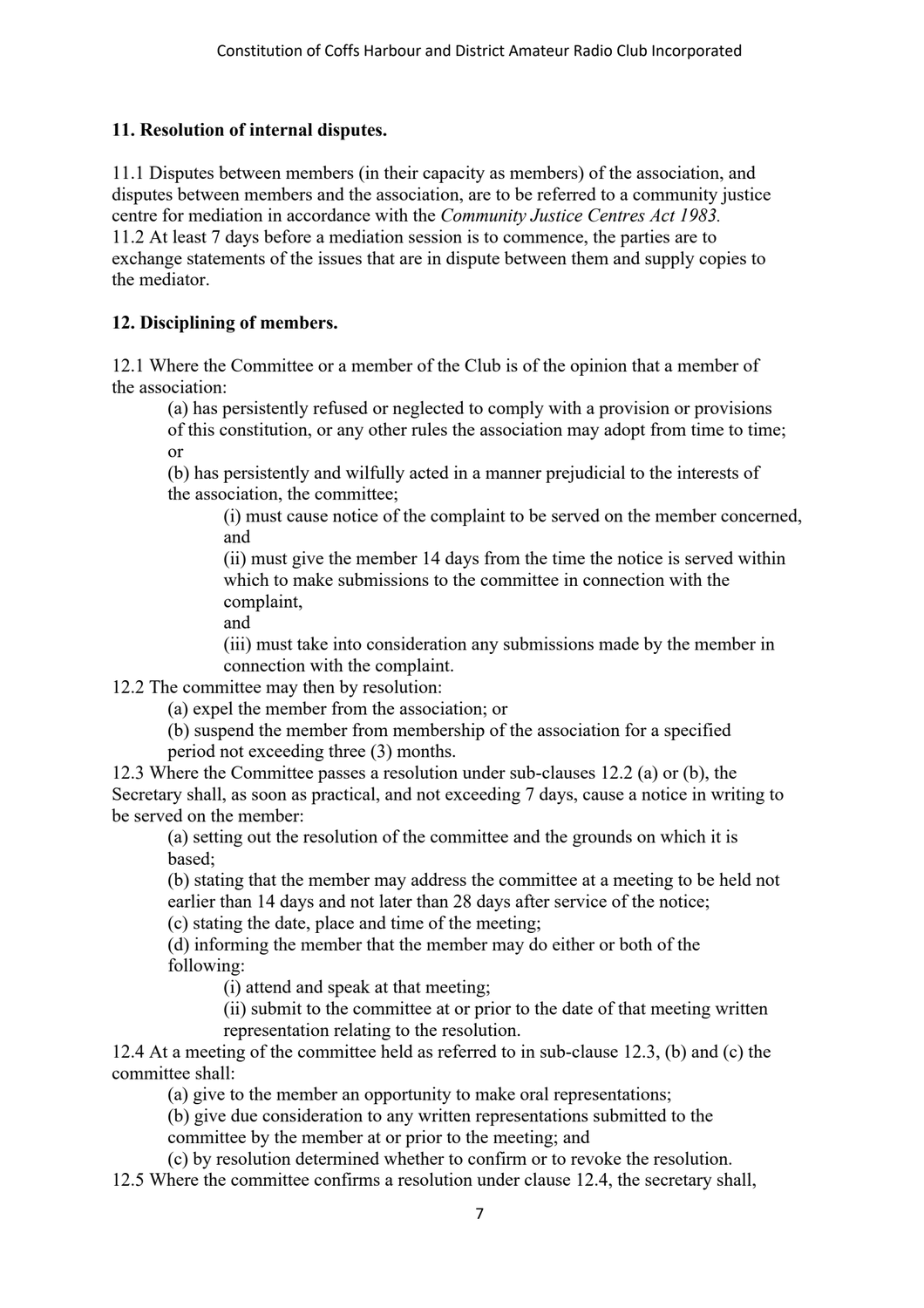within 7 days after that confirmation, by notice in writing inform the member of the fact and of the member's right of appeal under clause 13.

12.6 A resolution confirmed by the committee under clause 12.4 does not take effect: (a) until the expiration of the period within which the member is entitled to appeal against the resolution where the member does not exercise the right of appeal within that period; or

(b) where within that period the member exercises the right of appeal, unless and until the association confirms the resolution pursuant to clause 13.5.

#### **13. Right of appeal of disciplined member.**

13.1 A member may appeal to the association in general meeting against a resolution of the committee under clause 12, within 7 days after notice of the resolution is served on the member, by lodging with the secretary a notice to that effect.

13.2 The notice may, but need not, be accompanied by a statement of the grounds on which the member intends to rely for the purposes of the appeal.

13.3 On receipt of a notice from a member under clause 13.1, the secretary must notify the committee which is to convene a meeting of the association to be held within 28 days after the date on which the secretary received the notice.

13.4 At a general meeting of the association convened under clause 13.3:

(a) no business other than the question of the appeal is to be transacted, and

(b) the committee and the member must be given the opportunity to state their respective cases orally or in writing, or both, and

(c) the members present are to vote by secret ballot on the question of whether the resolution should be confirmed or revoked.

13.5 If at the meeting called in accordance with clause 13.3, the resolution is supported by the majority of those present and voting, then the resolution is confirmed.

#### **PART 3 - THE COMMITTEE.**

#### **14. Powers of the committee.**

The committee is to be called the committee of management of the association and, subject to the Act, the Regulation and this constitution and to any resolution passed by the members of the association in any meeting:

(a) shall control and manage the affairs of the association, and

(b) may exercise all such functions as may be exercised by the association, other than those functions that are required by these rules to be exercised by a general meeting of members of the association, and

(c) has power to perform all such acts and do all such things as appear to the committee to be necessary or desirable for the proper management of the affairs of the association.

#### **15. Constitution and membership of the committee.**

15.1 The committee is to consist of:

(a) the office-bearers of the association, and

(b) no less than three(3) ordinary members, each of whom is to be elected at the annual general meeting of the association under clause 16.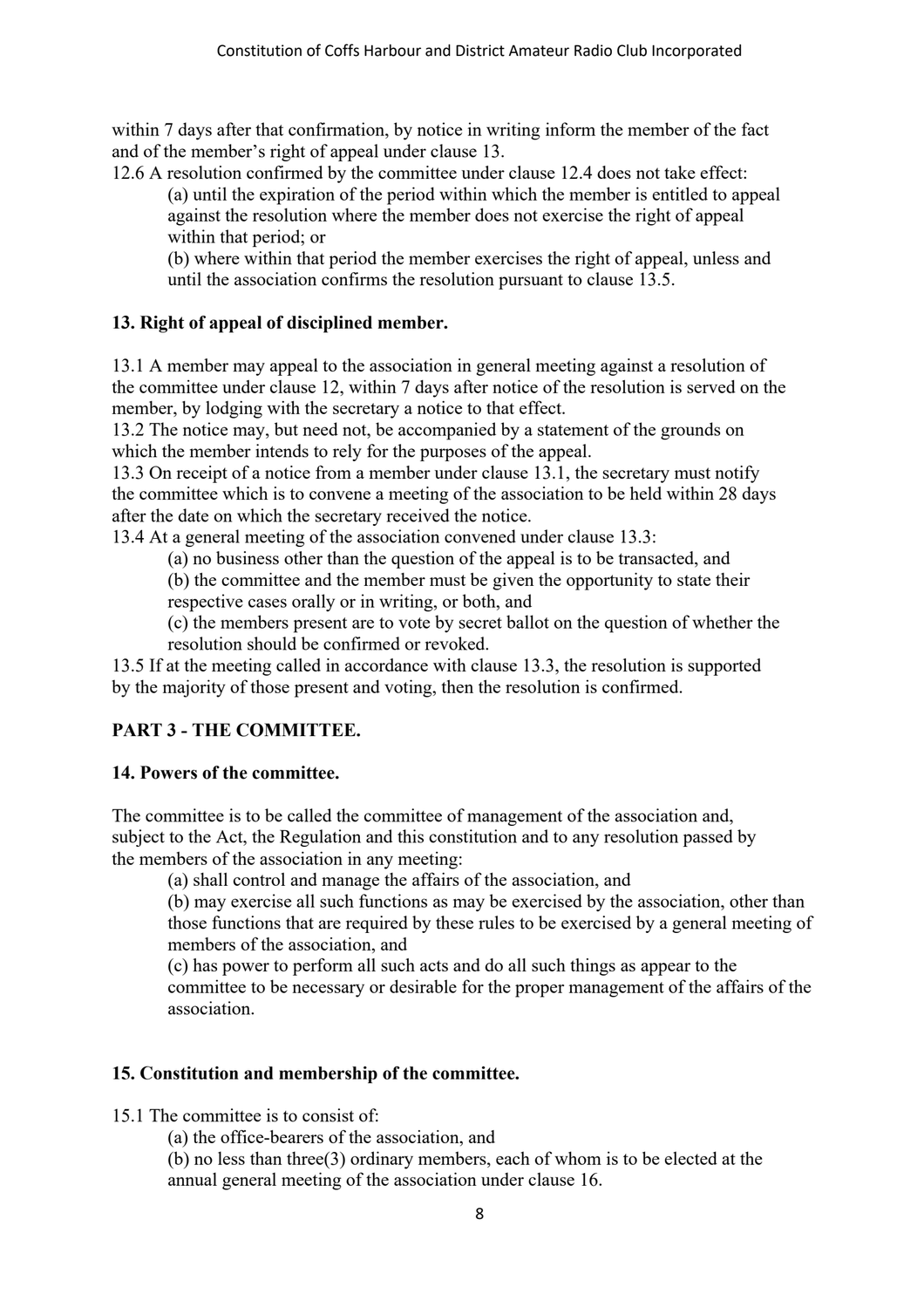15.2 The office-bearers of the association are to be the President, Vice President, Secretary and Treasurer, all of whom shall be members of the association, provided however that the President shall hold an Amateur Radio Operators Certificate of Proficiency of some description and that not more than fifty percent of the number of the other members of the committee be non-certificate holders.

15.3 Each member of the committee is, subject to this constitution, to hold office until the conclusion of the annual general meeting following the date of the member's election, but is eligible for re-election.

15.4 In the event of a casual vacancy occurring in the membership of the committee, the committee may appoint a member of the association to fill the vacancy and the member so appointed is to hold office, subject to these rules, until the conclusion of the annual general meeting next following the date of the appointment.

15.5 A committee member may hold up to 2 offices (other than both the offices of president and vice-president).

#### **16. Election of members to the committee.**

16.1 Nominations of candidates for the election as office-bearers of the association or as ordinary members of the committee:

(a) shall be a financial member of the association;

(b) shall be made in writing on the Nomination Form shown in Appendix 2, signed by 2 members of the association other than the nominee and accompanied by the written consent of the candidate, and

(c) shall be delivered to the secretary of the association, or other person the Committee nominates, by hand or by post at least 7 days before the date fixed for the holding of the Annual General Meeting at which the election is to take place, and

(d) shall be on the approved form as prescribed in the Appendix 2.

16.2 If insufficient nominations are received in accordance with sub-clause 16.1(c) to fill all vacancies on the committee, the candidates nominated are taken to be elected. Further nominations may be received from the floor at the Annual General Meeting to fill the remaining vacant positions.

16.3 If insufficient further nominations are received, any vacant positions remaining on the committee are taken to be casual vacancies.

16.4 If the number of nominations received in accordance with sub-clause 16.1(c) is equal to the number of vacancies to be filled, the persons nominated are taken to be elected.

16.5 If the number of nominations received in accordance with sub-clause 16.1(c) exceeds the number of vacancies to be filled, a ballot is to be held.

16.6 Ballot for election of office-bearers and ordinary members

(a) Process of nomination.

Members may be nominated for the position of office-bearer and/or an ordinary member of the committee if they so choose.

(b) Process of the election.

The election of office bearers shall be carried out in the first instance. Where a member has nominated for more than one office-bearer position, the priority for voting consideration shall be President, Vice-President, Treasurer then Secretary. Once a member is elected to an office-bearer position, any other nomination(s) in the current election shall lapse.

(c) Voting process.

Candidates shall be elected by a simple majority vote. The conduct of the ballot shall be by a show of hands unless a secret ballot is called.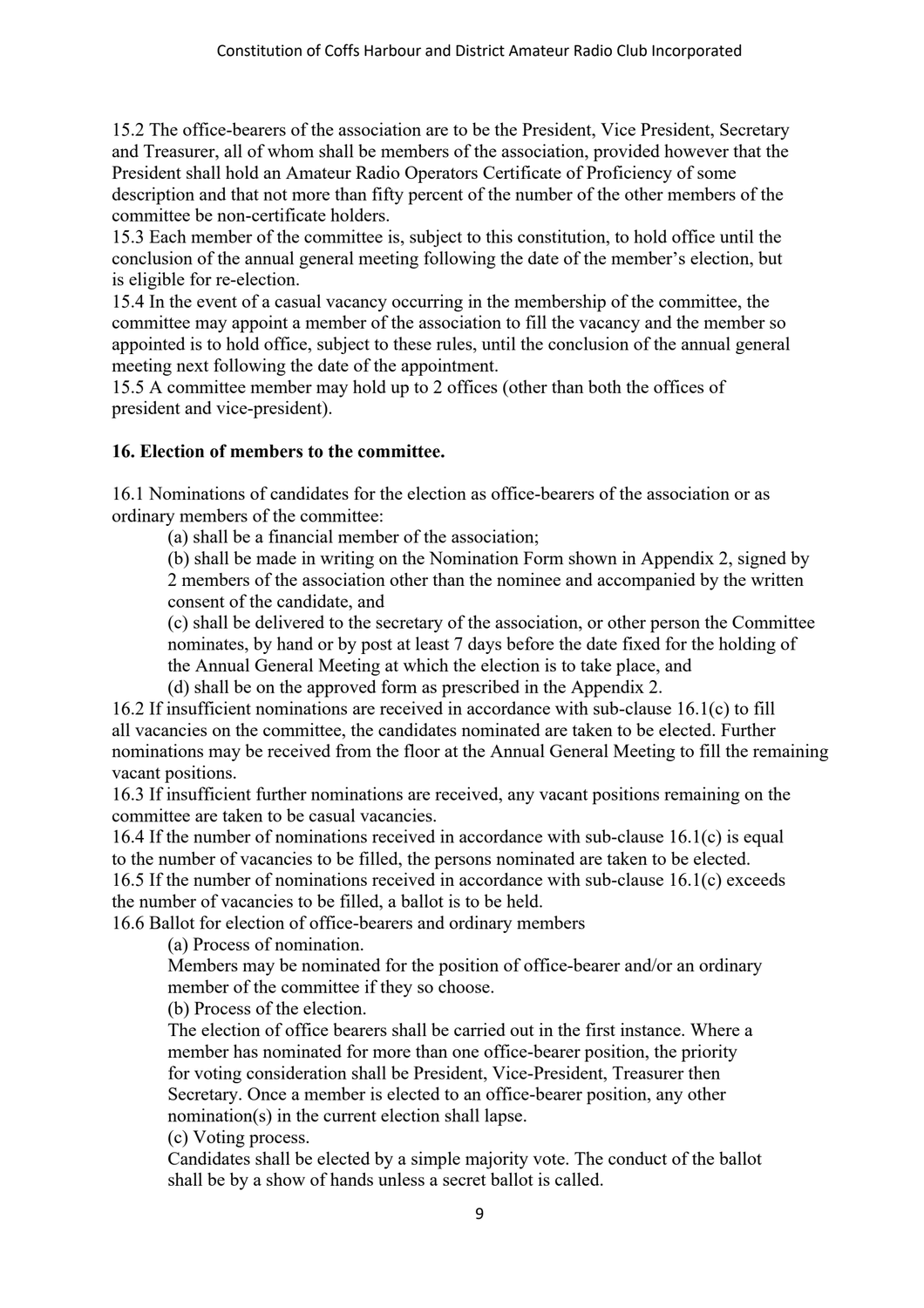#### **17. Secretary.**

17.1 The secretary of the association must, as soon as practicable after being appointed as secretary, lodge notice with the association of his or her address.

17.2 It is the duty of the secretary to keep minutes of:

(a) all appointments of office-bearers and members of the committee,

(b) the names of members of the committee present at a committee meeting or any

other meeting of the association, and

(c) all proceedings at all association meetings.

17.3 Minutes of proceedings at a meeting must be signed by the chairperson of the meeting or by the chairperson of the next succeeding meeting.

#### **18. Treasurer.**

It is the duty of the treasurer of the association to ensure:

(a) that all money due to the association is collected and received and that all payments authorised by the association are made, and

(b) that correct books and accounts are kept showing the financial affairs of the association, including full details of all receipts and expenditure connected with the activities of the association.

#### **19. Casual vacancies on the committee.**

For the purpose of this constitution, a casual vacancy in the office of a member of the committee occurs if the member:

(a) dies, or

(b) ceases to be a member of the association, or

(c) becomes bankrupt, applies to take benefit of any law for the relief of bankrupt or an insolvent debtors, compounds with his or her creditors, or makes an assignment of his or her remuneration for their benefit under administration within the meaning of the Corporations Act 2001, of the Commonwealth, or

(d) resigns office by notice in writing given to the secretary, or

(e) is removed from office under clause 20, or

(f) becomes a mentally incapacitated person, or becomes a temporary patient, a continued treatment patient, a protected person or an incapable person within the meaning of the Mental Health Act 1958 or a person under detention under Part 7 of that Act, or (g) is absent without the consent of the committee from all meetings of the committee held during a period of 6 months.

#### **20. Removal of committee member.**

20.1 The association in general meeting may by resolution remove any member of the committee from the office of member before the expiration of the member's term of office and may by resolution appoint another person to hold office until the expiration of the term of office of the member so removed.

20.2 A member may be removed from office at a general meeting of the association if a majority of the members present and voting at a meeting vote in favour of removing the member.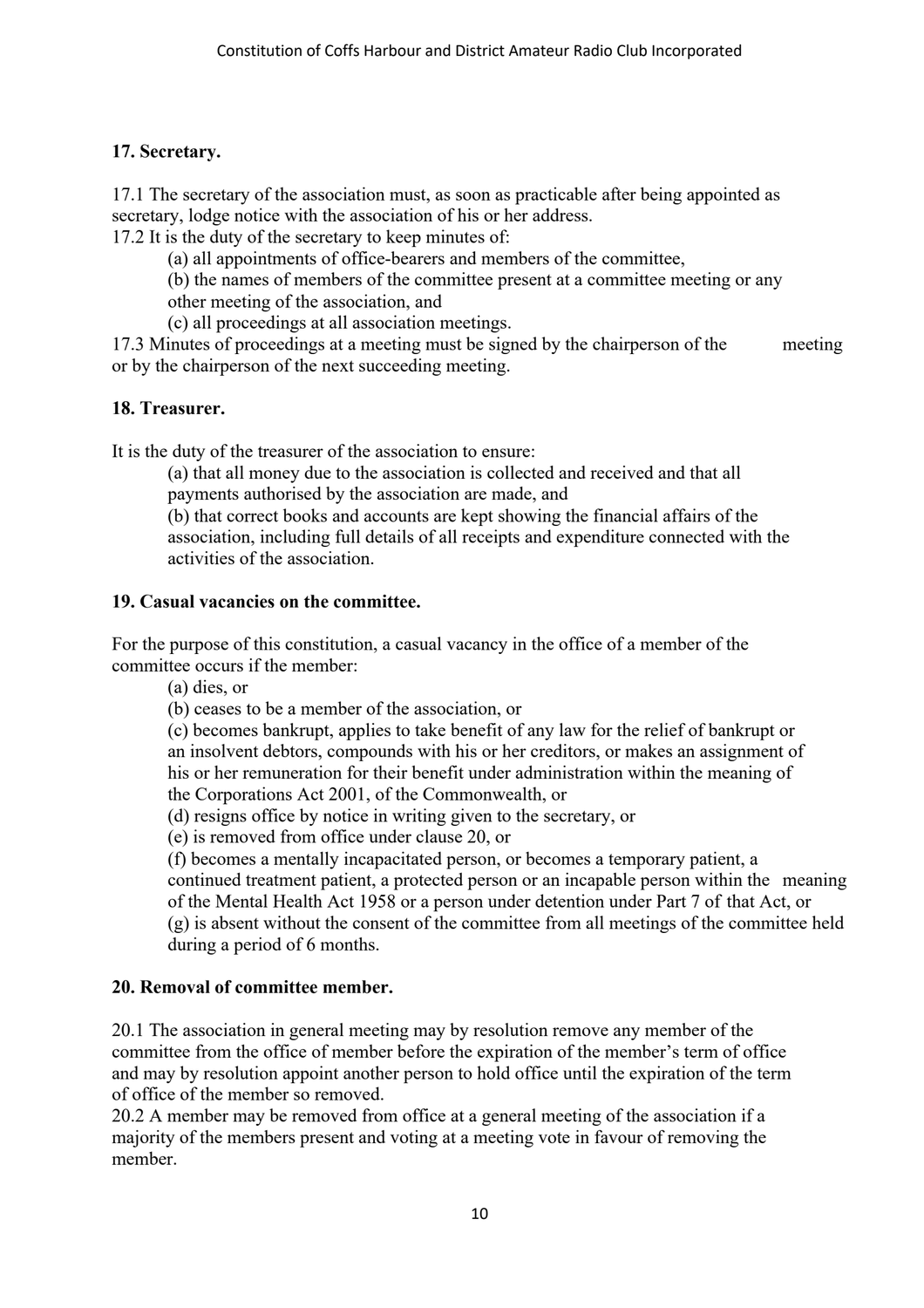20.3 A member has no right of appeal against a member's removal from office under this section.

#### **21. Meetings and quorum of the committee.**

21.1 The committee must meet at least 3 times in each period of 12 months at such place and time as the committee may determine.

21.2 Additional meetings of the committee may be convened by the president or by any member of the committee.

21.3 Oral or written notice of a meeting of the committee must be given by the secretary to each member of the committee at least 48 hours (or such other period as may be unanimously agreed on by the members of the committee) before the time appointed for the holding of the meeting.

21.4 Notice of a meeting given under clause 21.3 must specify the general nature of the business to be transacted at the meeting and no business other than that business is to be transacted at the meeting, except business which the committee members present at the meeting unanimously agree to treat as urgent business.

21.5 A quorum of members for the committee of the association shall be five (5) members of the association present in person and entitled to vote as committee members.

21.6 No business is to be transacted by the committee unless a quorum is present and if, within half an hour of the time appointed for the meeting, a quorum is not present, the meeting is to stand adjourned to the same place and at the same hour of the same day in the following week.

21.7 If at the adjourned meeting a quorum is not present within half an hour of the time appointed for the meeting, the meeting is to be dissolved.

21.8 At a meeting of the committee:

(a) the president or, in the president's absence, the vice-president is to preside, or

(b) if the president and the vice-president are absent or unwilling to act, such one

of the remaining members of the committee as may be chosen by the members

#### **22. Delegation by committee to sub-committee.**

22.1 The committee may, by instrument in writing, delegate to one or more subcommittees (consisting of such member or members of the association as the committee thinks fit the exercise of such of the functions of the committee as are specified in the instrument, other than:

(a) this power of delegation, and

(b) a function which is a duty imposed on the committee by the Act or by any other law.

22.2 A function the exercise of which has been delegated to a sub-committee under this clause may, while the delegation remains unrevoked, be exercised from time to time by the sub-committee in accordance with the terms of the delegation.

22.3 A delegation under this section may be made subject to such conditions or limitations as to the exercise of any function, or as to time or circumstances, as may be specified in the instrument of delegation.

22.4 Despite any delegation under this clause, the committee may continue to exercise any function delegated.

22.5 Any act or thing done or suffered by a sub-committee acting in the exercise of a delegation under this rule has the same force and effect as it would have if it had been done or suffered by the committee.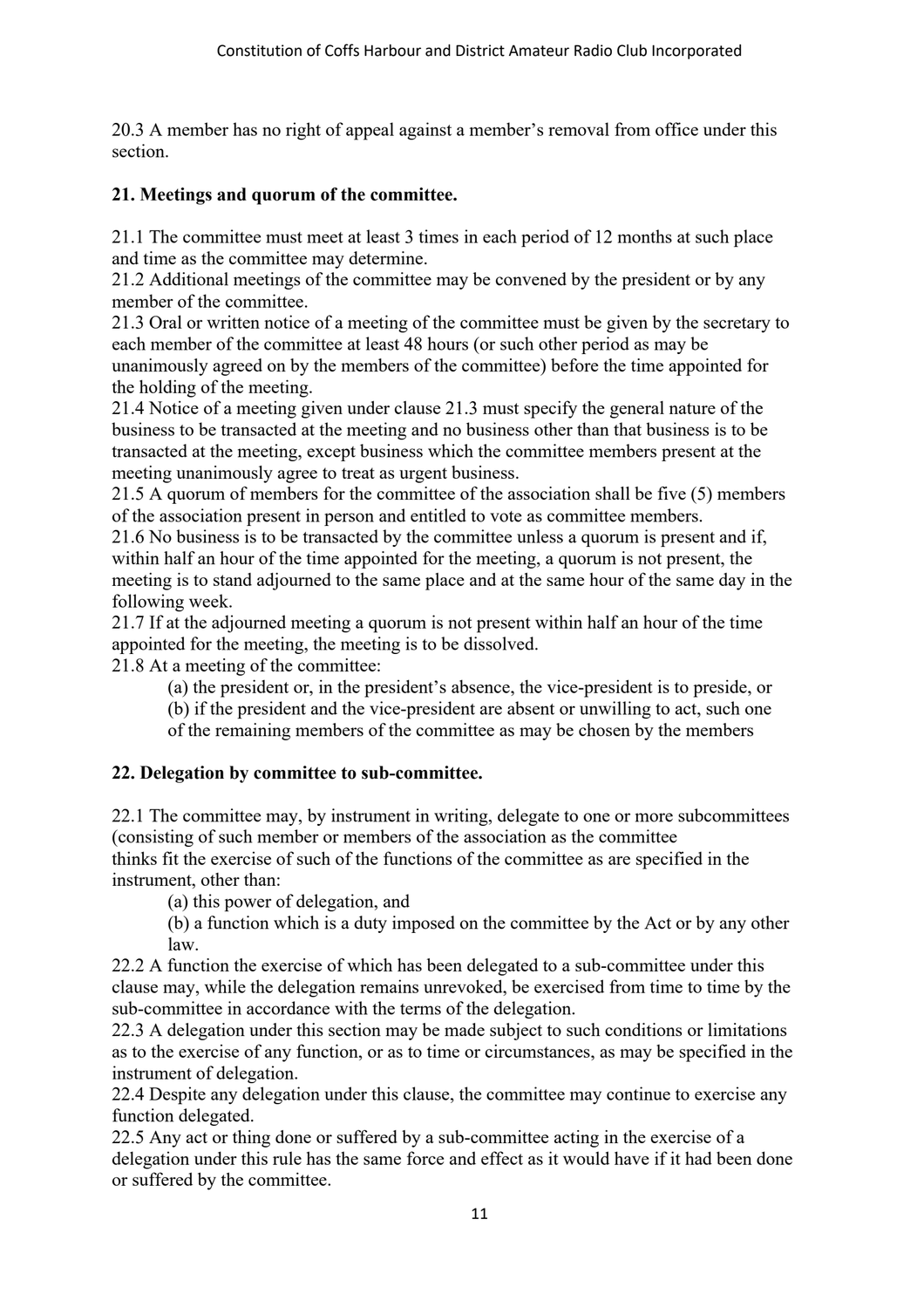22.6 The committee may, by instrument in writing, revoke wholly or in part any delegation under this rule.

22.7 A sub-committee may meet and adjourn, as it thinks proper.

22.8 A sub-committee shall have no control whatsoever of any of the association's funds.

#### **23. Voting and decisions of the committee.**

23.1 Questions arising at a meeting of the committee or of any sub-committee appointed by the committee are to be determined by a majority of the votes of members of the committee or sub-committee present and voting at the meeting.

23.2 Each member present at a meeting of the committee or of any sub-committee appointed by the committee (including the person presiding at the meeting) is entitled to one vote but, in the event of an equality of votes on any question, the person presiding may exercise a second or casting vote.

23.3 Subject to clause 21.5, the committee may act despite any vacancy on the committee. 23.4 Any act or thing done or suffered, or purporting to have been done or suffered, by the committee or by a sub-committee appointed by the committee, is valid and effectual despite any defect that may afterwards be discovered in the appointment or qualification of any member of the committee or sub-committee.

#### **PART 4 - MEETINGS OF THE ASSOCIATION.**

#### **24. General Meetings – calling and holding of**

The committee shall convene no less than 3 (or such additional number as the committee sees fit) meetings of the association in any one financial year.

#### **25. Annual General Meeting – holding of**

25.1 The association must convene an annual general meeting of its members once in each calendar year and within the period of 6 months after the expiration of each financial year of the association.

25.2 Clause 25.1 has effect subject to any extension or permission granted by the Commissioner under section 26 (3) of the Act.

#### **26. Annual General Meetings – calling of and business at**

26.1 The annual general meeting of the association is, subject to the Act and to clause 25, to be convened on such date and at such place and time as the committee thinks fit. 26.2 In addition to any other business which may be transacted at an annual general meeting, the business of an annual general meeting is to include the following:

(a) to confirm the minutes of the last preceding annual general meeting and of any special general meeting held since that meeting,

(b) to receive from the committee reports on the activities of the association during the last preceding financial year,

(c) to elect office-bearers of the association and ordinary members of the committee,

(d) election of a Returning Officer (under clause 26.3) and Assistant Returning Officer,

(e) to receive and consider the statement which is required to be submitted to members under section 26 (6) of the Act.

(f) to receive and consider any nomination(s) for life membership of the association.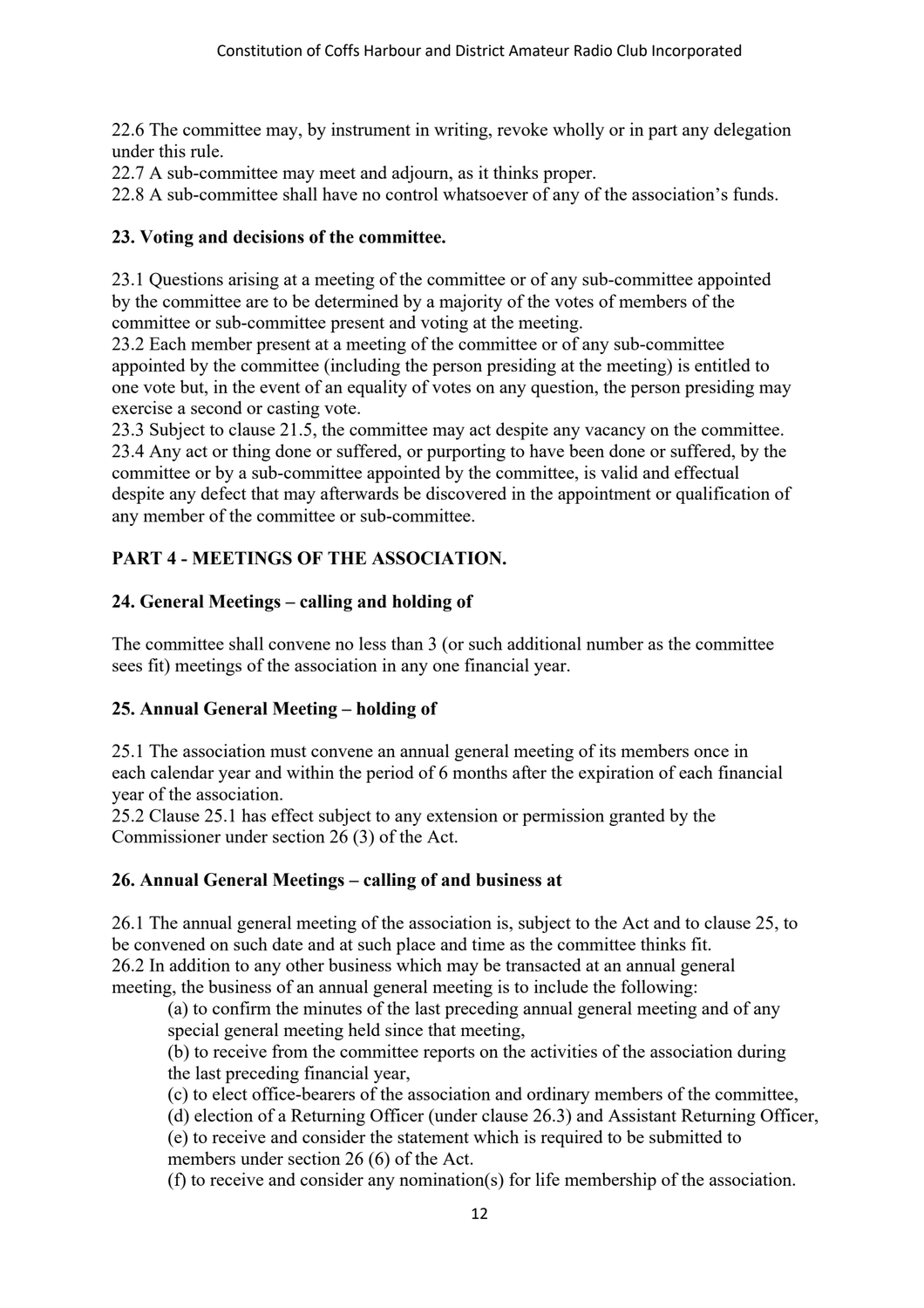26.3 A Returning Officer shall be elected at each annual general meeting of the association whose duties shall be to conduct the next annual election of committee members. The returning officer need not be a committee member. If the returning officer ceases to be a member or resigns their position during their term of office, an election to fill the vacancy shall be held at the next general meeting of the association. In the event there is no general meeting of the association between the date of resignation and the next annual general meeting, then the committee shall appoint a returning officer as a casual vacancy under clause 15.4

26.4 An annual general meeting must be specified as such in the notice.

#### **27. Special General Meetings – calling of**

27.1 The committee may, whenever it thinks fit, convene a special general meeting of the association.

27.2 The committee must, on the requisition in writing of at least 5 percent of the total number of members, convene a special general meeting of the association. 27.3 A requisition of members for a special general meeting

(a) must state the purpose or purposes of the meeting, and

- (b) must be signed by the members making the requisition, and
- (c) must be lodged with the secretary, and
- (d) may consist of several documents in a similar form, each signed by one or more of the members making the requisition.

27.4 If the committee fails to convene a special general meeting to be held within 1 month after that date on which a requisition of members for the meeting is lodged with the secretary, any one or more of the members who made the requisition may convene a special general meeting to be held not later than 3 months after that date.

27.5 A special general meeting convened by a member or members as referred to in clause 27.4 must be convened as nearly as is practicable in the same manner as general meetings are convened by the committee and any member who consequently incurs expenses is entitled to be reimbursed by the association for any expense so incurred.

#### **28. Notice of meetings.**

28.1 Except if the nature of the business proposed to be dealt with at a general meeting requires a special resolution of the association, the secretary must, at least 14 days before the date fixed for the holding of the general meeting, give a notice to each member specifying the place, date and time of the meeting and the nature of the business proposed to be transacted at the meeting.

28.2 If the nature of the business proposed to be dealt with at a general meeting requires a special resolution of the association, the secretary must, at least 21 days before the date fixed for the holding of the general meeting, cause notice to be given to each member specifying, in addition to the matter required under clause 28.1, the intention to propose the resolution as a special resolution.

28.3 No business other than that specified in the notice convening a general meeting is to be transacted at the meeting except, in the case of an annual general meeting, business which may be transacted under clause 26.2.

28.4 A member desiring to bring any business before a general meeting may give notice in writing of that business to the secretary who must include that business in the next notice calling a general meeting given after receipt of the notice from the member.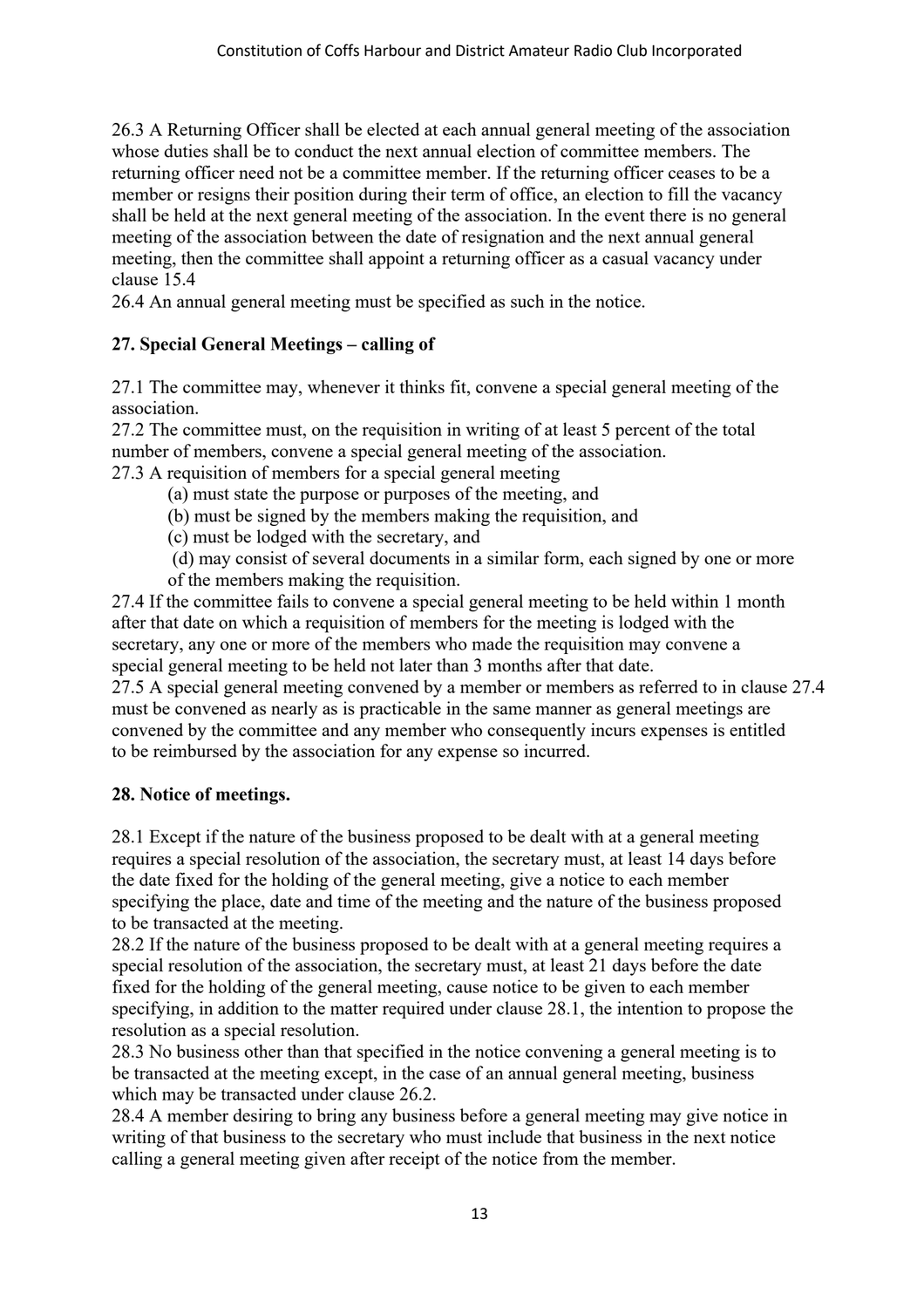#### **29. Quorum for meetings.**

29.1 No item of business is to be transacted at a general meeting, annual general meeting or special general meeting unless a quorum of members entitled under these rules to vote is present during the time the meeting is considering that item.

29.2 For meetings described under clause 29.1, ten (10) members present in person (being members entitled under these rules to vote at a general meeting) shall constitute a quorum for the transaction of business.

29.3 If within half an hour after the appointed time for the commencement of a meeting a quorum is not present, the meeting:

(a) if convened on the requisition of members, is to be dissolved, and

(b) in any other case, is to stand adjourned to the same day in the following week at the same time, and (unless another place is specified at the time of the adjournment by the person presiding at the meeting or communicated by written notice to members given before the day to which the meeting is adjourned) at the same place.

29.4 If at the adjourned meeting a quorum is not present within half an hour after the time appointed for the commencement of the meeting, the members present (being at least 3) is to constitute a quorum.

#### **30. Presiding member.**

30.1 The president or, in the president's absence, the vice-president, is to preside as chairperson at each meeting of the association.

30.2 If the president and the vice-president are absent or unwilling to act, the members present must elect one of their number to preside as chairperson at the meeting.

#### **31. Adjournment.**

31.1 The chairperson of any meeting at which a quorum is present may, with the consent of the majority of members present at the meeting, adjourn the meeting from time to time and place to place, but no business is to be transacted at an adjourned meeting other than the business left unfinished at the meeting at which the adjournment took place. 31.2 If a meeting is adjourned for 14 days or more, the secretary must give written or oral notice of the adjourned meeting to each member of the association stating the place, date and time of the meeting and the nature of the business to be transacted at the meeting. 31.3 Except as provided in clauses 31.1 and 31.2, notice of an adjournment of a meeting or of the business to be transacted at an adjourned meeting is not required to be given.

#### **32. Making of decisions at all meetings.**

32.1 A question arising at any meeting of the association is to be determined on a show of hands and, unless before or on the declaration of the show of hands a poll is demanded, a declaration by the chairperson that a resolution has, on a show of hands, been carried or carried unanimously or carried by a particular majority or lost, or an entry to that effect in the minute book of the association, is evidence of the fact without proof of the number or proportion of the votes recorded in favour of or against that resolution.

32.2 At all meetings of the association, a poll may be demanded by the chairperson or by at least 3 members present in person at the meeting.

32.3 If a poll is demanded at any meeting, the poll must be taken:

(a) immediately in the case of a poll which relates to the election of the chairperson of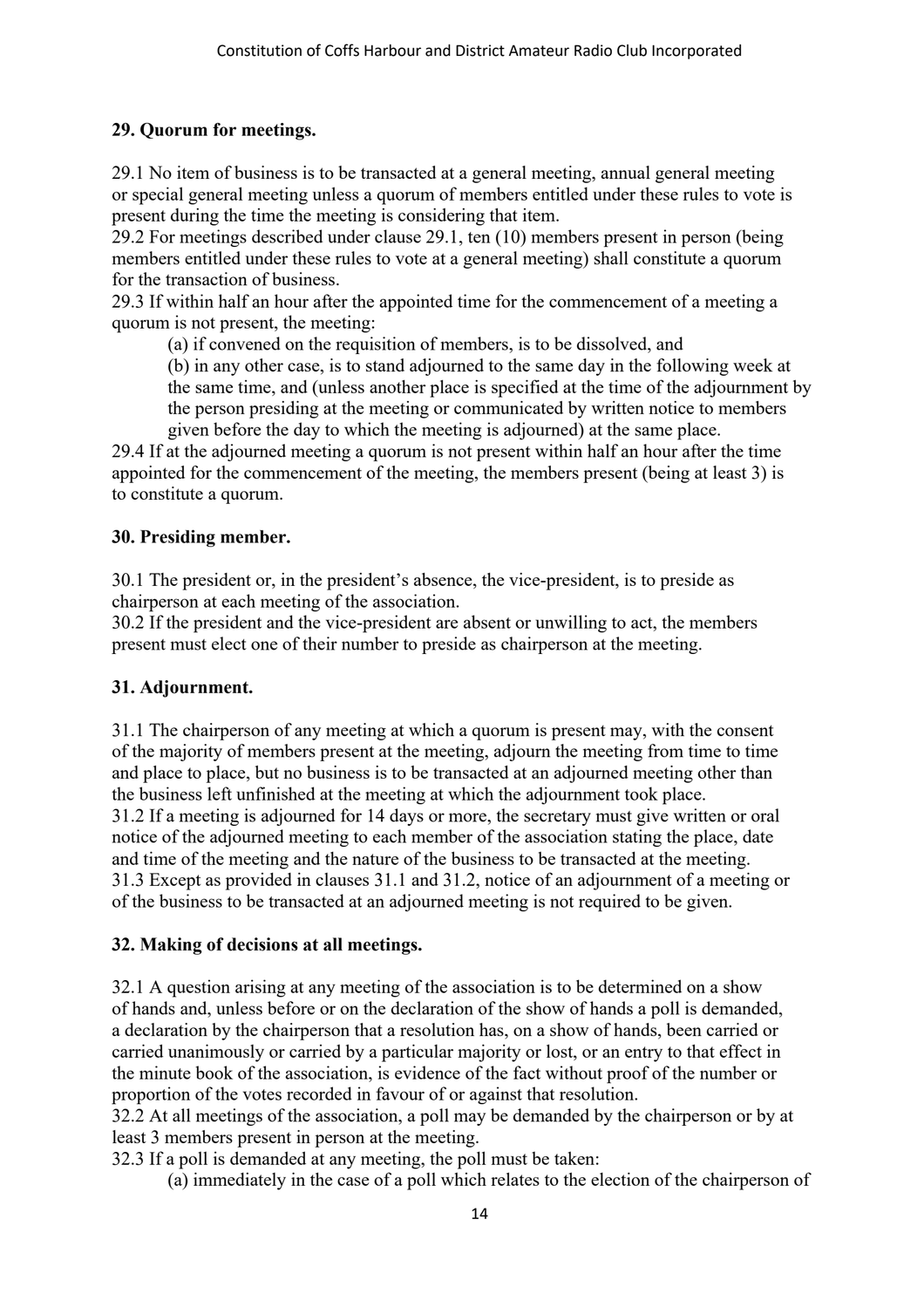the meeting or to the question of an adjournment, or

(b) in any other case, in such manner and at such time before the close of the meeting as the chairperson directs, and the resolution of the poll on the matter is taken to be the resolution of the meeting on that matter.

#### **33. Special resolution.**

A resolution of the association is a special resolution:

(a) if it is passed by a majority which comprises at least three-quarters of such members of the association as, being entitled under these rules so to do, vote in person at a meeting of which at least 21 days written notice specifying the intention to propose the resolution as a special resolution was given in accordance with this constitution, or (b) where it is made to appear to the Commissioner that it is not practicable for the resolution to be passed in the manner specified in clause 33 (a), if the resolution is passed in a manner specified by the Commissioner.

#### **34. Voting at meetings.**

34.1 Except as provided in clause 34.3, on any question arising at any meeting of the association a member has one vote only.

34.2 On a show of hands a member has only one vote.

34.3 In the case of an equality of votes on a question at any meeting, the chairperson of the meeting is entitled to exercise a second or casting vote.

34.4 A member is not entitled to vote at any meeting of the association unless all money due and payable by the member has been paid, including the amount of the annual subscription payable in respect of the then current year.

#### **35. Proxy voting permitted.**

35.1 Voting by proxy is permitted at any meeting of the association.

35.2 Proxies may only be given and held by Financial Members of the association.

35.3 No member may hold more than three proxies.

35.4 Proxies shall be delivered to the secretary of the association, or to another person nominated by the Committee, by any of the methods prescribed in Clause 43.1, at least 7 days before the date fixed for the holding of any meeting to which they apply and shall be on the approved form as prescribed in the Appendix 3.

#### **PART 5 – MISCELLANEOUS.**

#### **36. Insurance.**

The association may effect and maintain appropriate insurance.

#### **37. Funds – source.**

37.1 The funds of the association are to be derived from joining fees and annual subscriptions of members, donations and, subject to any resolution passed by the association in any meeting, such other sources as the committee determines. 37.2 All money received by the association must be deposited as soon as practicable and without deduction to the credit of the association's bank account.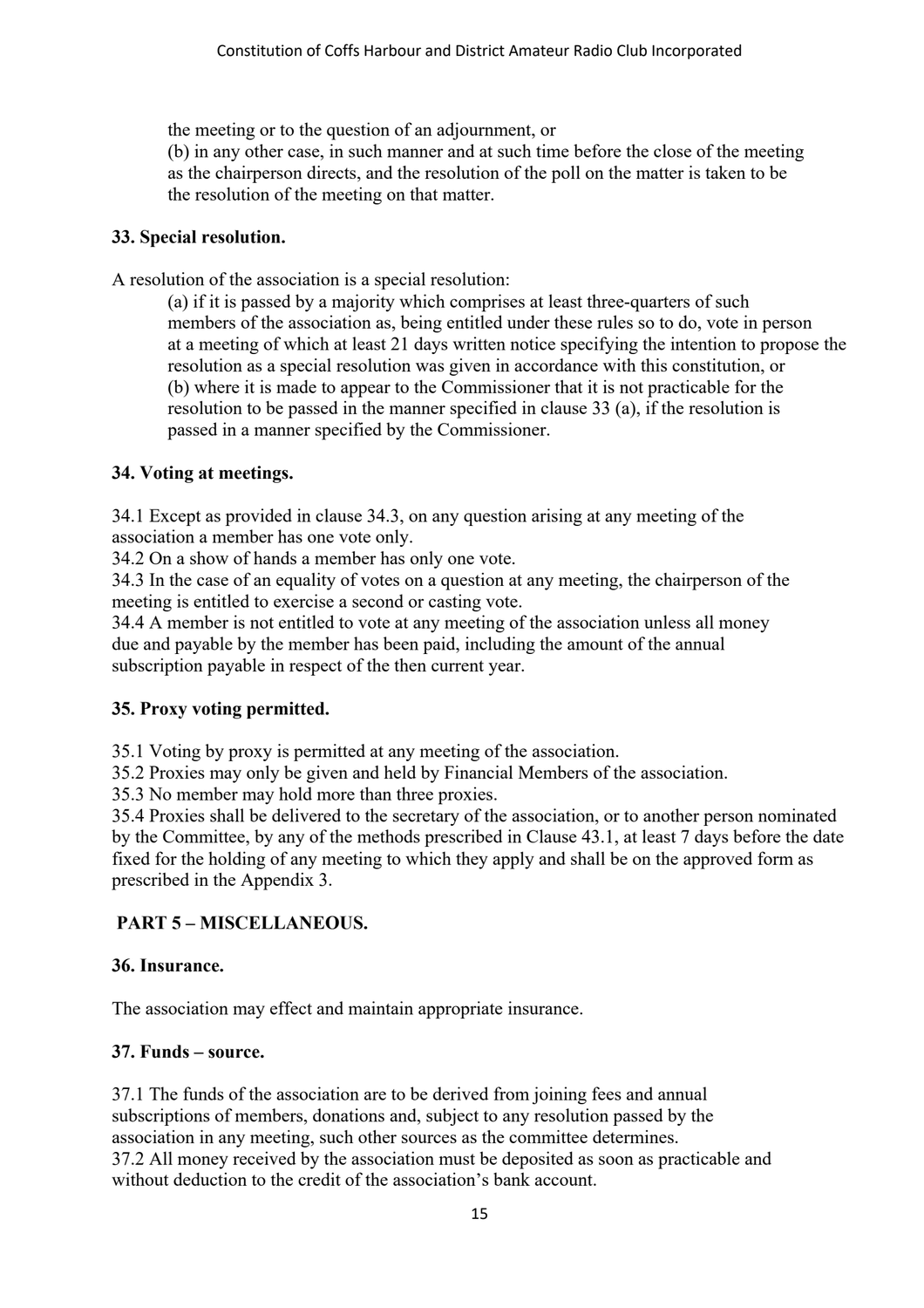37.3 An appropriate association receipt must be issued as soon as practicable after any money is received.

#### **38. Funds – management.**

38.1 Subject to any resolution passed by the association in any meeting, the funds of the association are to be used in pursuance of the objects of the association in such manner as the committee determines.

38.2 All cheques and other negotiable instruments must be signed by any 2 members of the committee of the association, being members authorised to do so by the committee.

#### **39. Alteration of objects and Constitution.**

The statement of objects and this constitution may be altered, rescinded or added to only by a special resolution of the association.

#### **40. Custody of books.**

41.1 Except as otherwise provided by this constitution, the secretary must keep in his or her custody or under his or her control all records, books and other documents relating to the association.

41.2 The Treasurer shall be entitled to keep the books of account of the association under his or her control.

#### **41. Inspection of books.**

The records, books and other documents of the association must be open to inspection, free of charge, by a member of the association at any reasonable hour.

#### **42. Service of notices.**

42.1 For the purpose of this constitution, a notice may be served on or given to a person:

- (a) by delivering it to the person personally, or
- (b) by sending it by pre-paid post to the address of the person, or
- (c) by sending it by facsimile transmission or some other form of electronic
- transmission to an address specified by the person for giving or serving the notice.

42.2 For the purpose of this constitution, a notice is taken, unless the contrary is proved, to have been given or served:

(a) in the case of a notice given or served personally, on the date on which it is received by the addressee, and

(b) in the case of a notice sent by pre-paid post, on the date when it would have been delivered in the ordinary course of post, and

(c) in the case of a notice sent by facsimile transmission or some other form of electronic transmission, on the date it was sent, or if the machine from which the transmission was sent produces a report indicating that the notice was sent on a later date, on that date.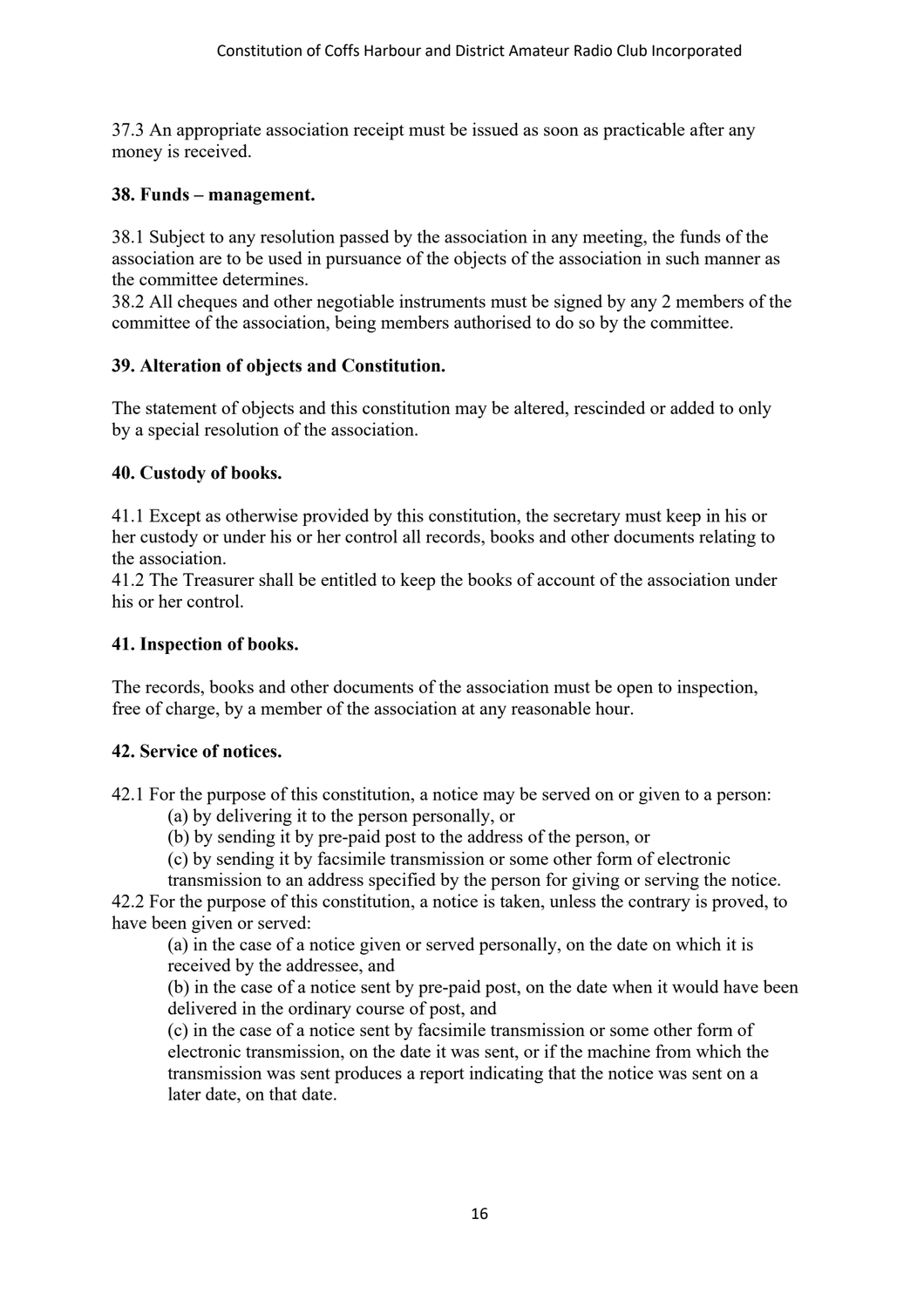#### **43. Postal voting not permitted.**

Postal voting is not permitted in any meeting of the association.

#### **44. Statement of Association Objects.**

The statement of objects of the Coffs Harbour and District Amateur Radio Club Incorporated are:

(a) To further the advancement of Amateur Radio and Electronic knowledge and encourage social intercourse between members of the association.

(b) To provide a venue and teaching facility for the education of all members in the fields of Amateur Radio, Electronics and related subjects.

(c) To liaise with similar organisations, Government Departments and statutory bodies at all levels.

(d) To share ideas of common interest and mutual benefits.

(e) To expect members will act in accord with the principles of "The Amateur's Code".

(f) To promote and conduct either alone or jointly with other persons, organisations,

associations or clubs, social functions and events, outings, rallies, meetings, conferences, expeditions and to assist community services in furtherance of the interests of the association and its members.

(g) To do all such other lawful things as may appear to be incidental or conducive to the attainment of the above objects or any of them.

(h) To require all members, while participating in association activities, to act in an environmentally and socially responsible manner and in accordance with the law.

#### **45. Distribution of property on winding up of association.**

(a) Subject to the Act and the Regulations, in a winding up of the association, any surplus property of the association is to be transferred to another organisation with similar objects and which is not carried on for the profit or gain of its individual members.

(b) In this clause, a reference to the surplus property of an association is a reference to that property of the association remaining after satisfaction of the debts and liabilities of the association and the costs, charges and expenses of the winding up of the association.

#### **46. Association is non-profit.**

Subject to the Act and the Regulation, the association must apply its funds and assets solely in pursuance of the objects of the association and must not conduct its affairs so as to provide a pecuniary gain for any of its members.

#### **47. Financial year.**

The financial year of the association is the period of time commencing on 1 July of the year and ending on the following 30 June.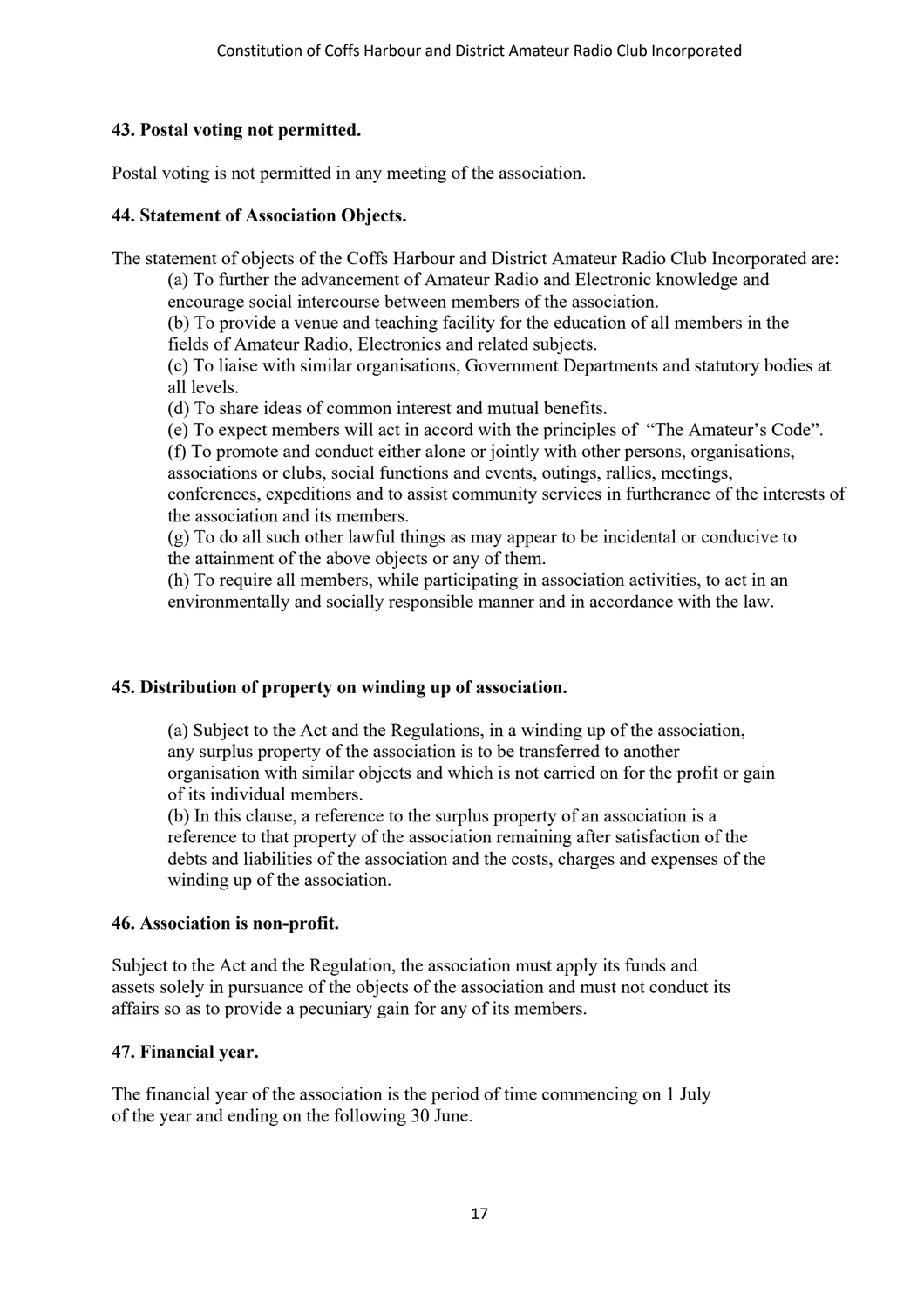#### **48. Precedence.**

The Act, the Regulations and this constitution shall, in that order, take precedence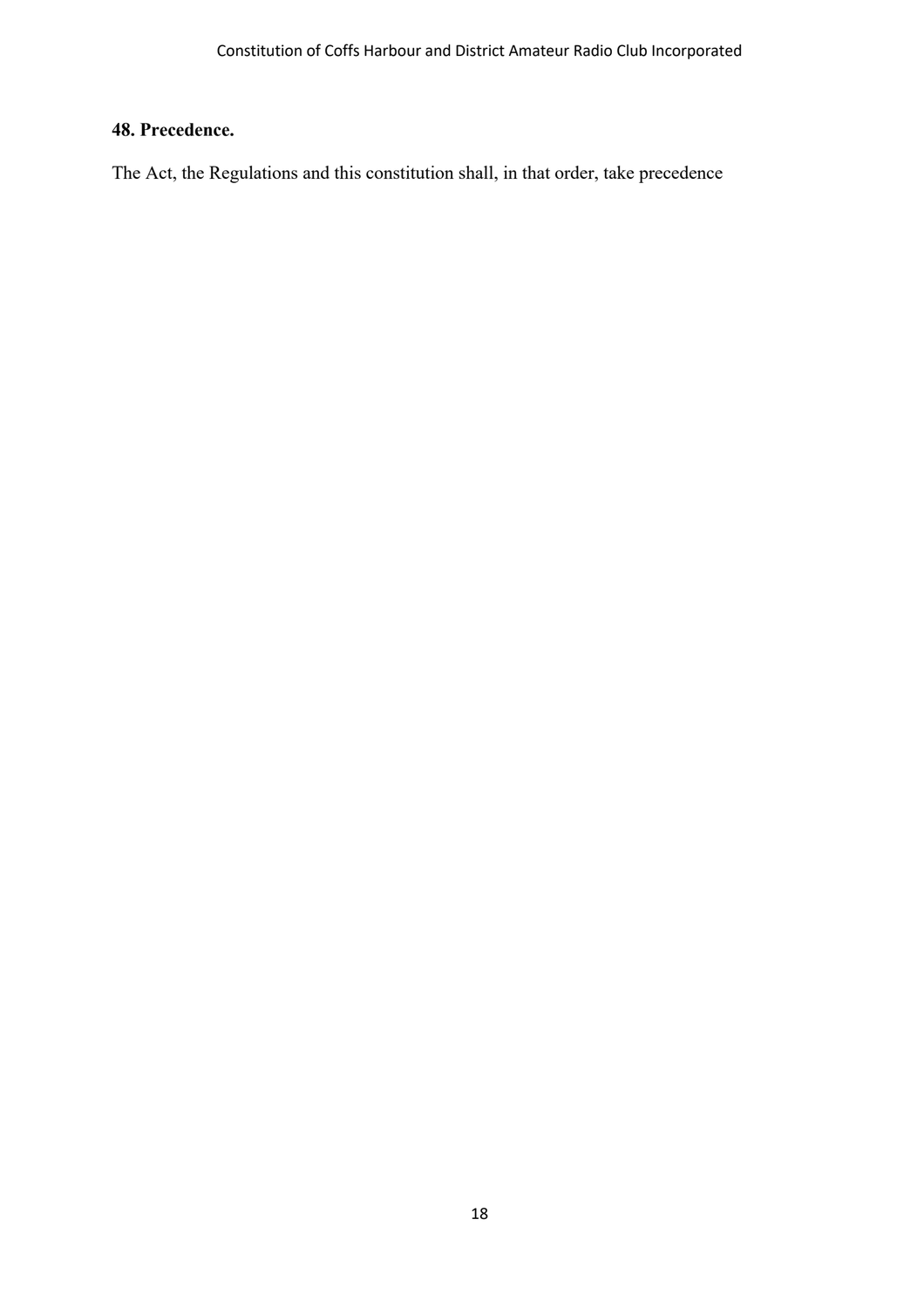Appendix 1 Clause 3.2

# **Coffs Harbour & District Amateur Radio Club Incorporated.**

Established 15th October, 1978 Rex Hardaker Lane, Toormina, NSW, 2452

All correspondence to: <secretary@chadarc.org.au> President: president@chadarc.org.au Vice President: vicepresident@chadarc.org.au Secretary: secretary@chadarcorg.au Treasurer: treasurer@chadarc.org.au

**Club Webpage** https://chadarc.org.au

## **Membership Application/Renewal**

(Circle as applicable)

| WIA member  yes  no  please circle.                                                                    |
|--------------------------------------------------------------------------------------------------------|
| [Please print all fields]                                                                              |
|                                                                                                        |
|                                                                                                        |
|                                                                                                        |
|                                                                                                        |
|                                                                                                        |
| Single Membership: (\$30.00) or<br>Family membership: (\$ 25.00 each)  [ Each is at the same address ] |
| I hereby agree to abide by the constitution of the Coffs Harbour & District Amateur Radio Club<br>Inc. |
|                                                                                                        |

Thank you for becoming a member or for renewing your membership. Membership Application Form Appendix 1 Clause 3.2

Appendix 2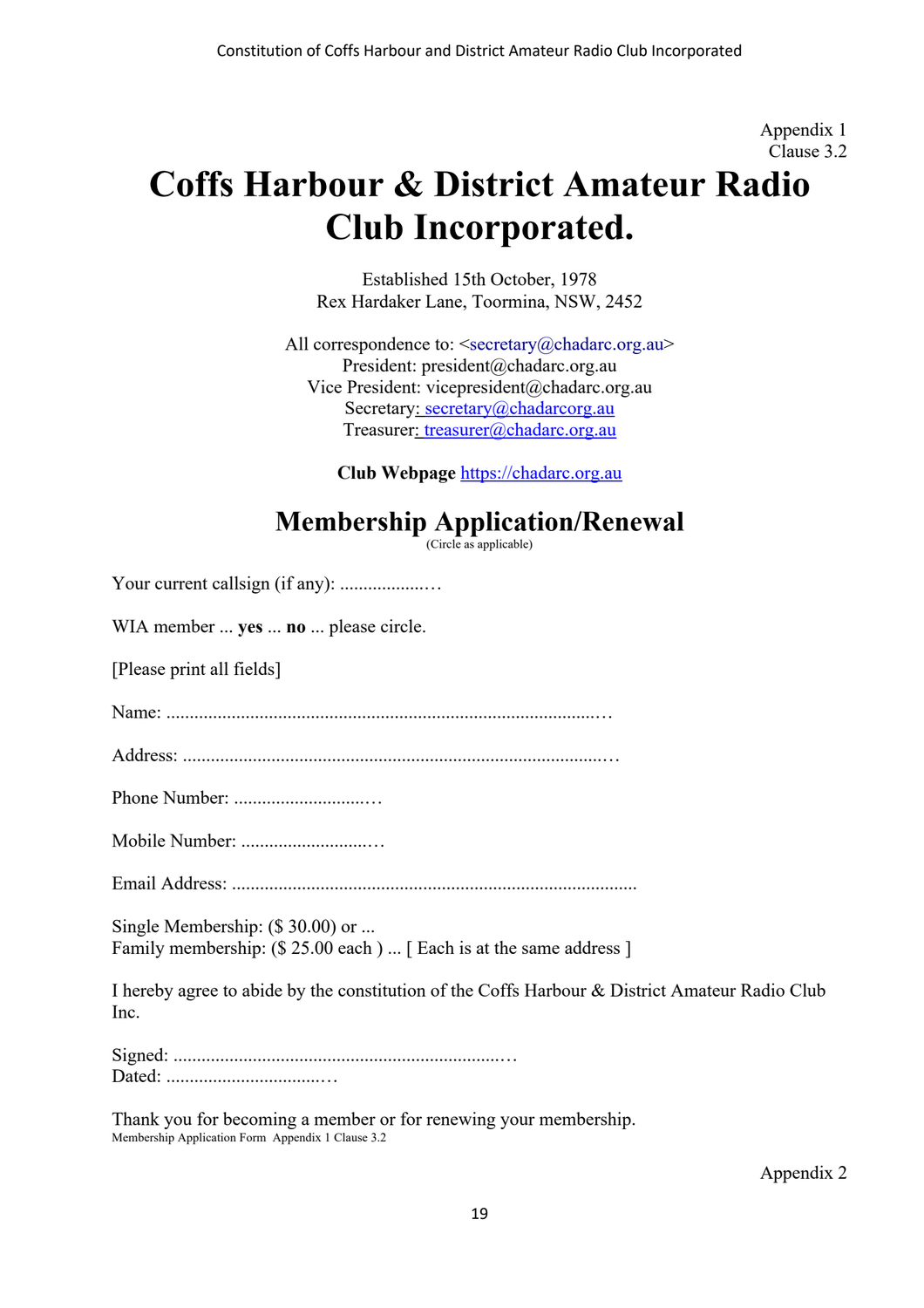# Clause 16.1 (d) **Coffs Harbour & District Amateur Radio Club Incorporated.**

Established 15th October, 1978 Rex Hardaker Lane, Toormina, NSW, 2452

All correspondence to:  $\leq$ secretary@chadarc.org.au> President: president@chadarc.org.au Vice President: vicepresident@chadarc.org.au Secretary: secretary@chadarc.org.au Treasurer: treasurer@chadarc.org.au

**Club Webpage** https://chadarc.org.au

### **Nomination Form for Year ………**

We the undersigned Full Members wish to nominate (Full Name please):

For the position of:

Name of proposer: \_\_\_\_\_\_\_\_\_\_\_\_\_\_\_\_\_\_\_\_\_\_\_\_\_\_\_\_\_\_\_\_\_\_\_\_\_\_\_

Signature: \_\_\_\_\_\_\_\_\_\_\_\_\_\_\_\_\_\_\_\_\_\_\_\_\_\_\_\_\_\_\_\_\_\_\_\_\_\_\_\_\_\_\_\_\_\_

Name of Seconder:

Signature:

I accept the above nomination for this position: Signature of Nominee:

Nominations shall be signed by two Financial Members of the Club and endorsed by the Nominees (who must also be a Financial Members), otherwise the nomination will be declared informal.

ALL NOMINATIONS ARE TO BE ENCLOSED IN A SEALED ENVELOPE AND MUST BE RECEIVED BY THE SECRETARY OR OTHER PERSON NOMINATED BY THE COMMITTEE, **BY 4.00PM ON THE THURSDAY SEVEN DAYS PRIOR TO THE DAY SET FOR THE ANNUAL GENERAL MEETING.**

Nomination Form Appendix 2 Clause 16.1 (d)